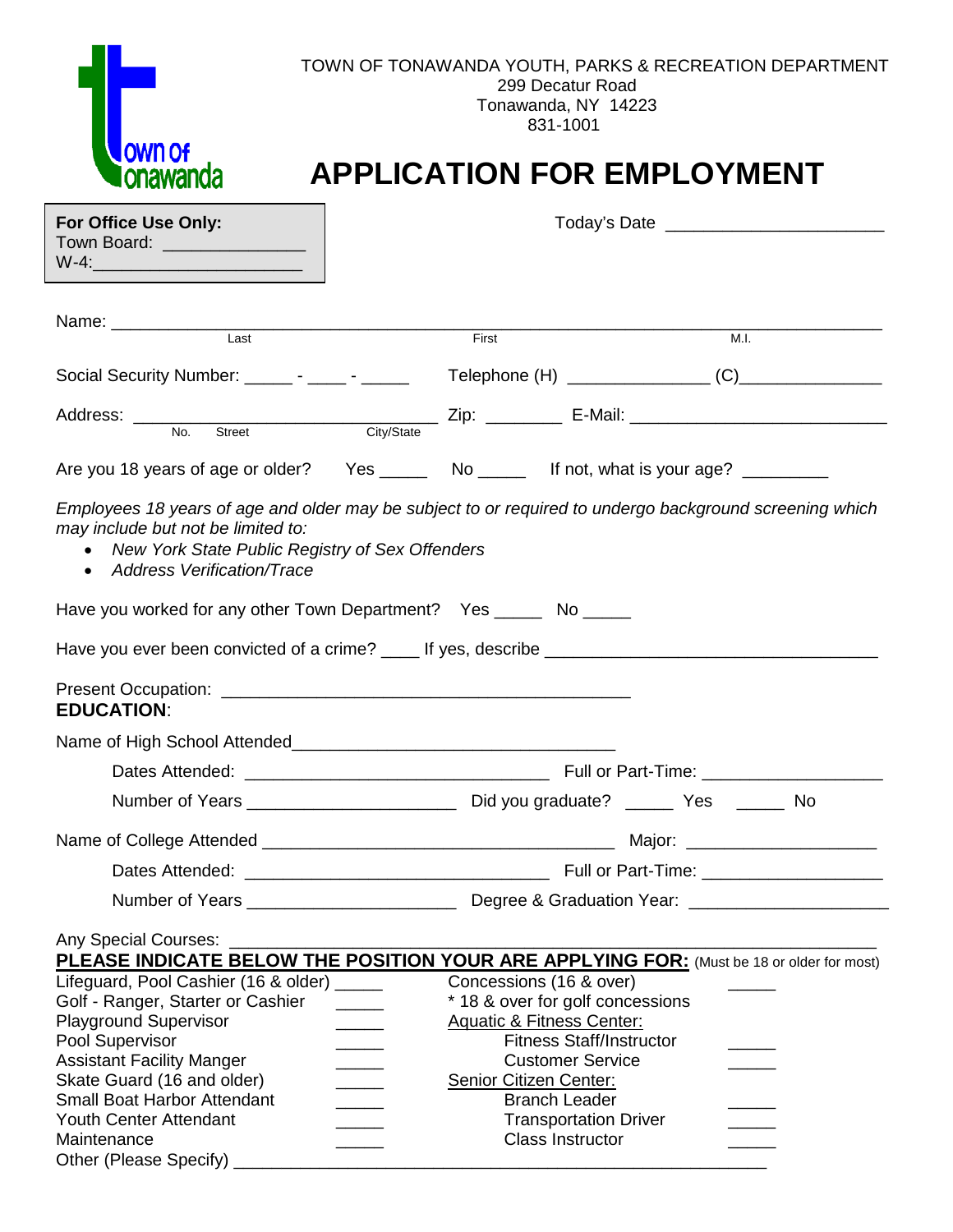# **EXPERIENCE**:

| 1. |  |  |  |  |  |
|----|--|--|--|--|--|
|    |  |  |  |  |  |
|    |  |  |  |  |  |
| 2. |  |  |  |  |  |
|    |  |  |  |  |  |
|    |  |  |  |  |  |
| 3. |  |  |  |  |  |
|    |  |  |  |  |  |
|    |  |  |  |  |  |

#### **REFERENCES**:

| <b>Name</b>    | <b>Address</b> | <b>Phone</b> | <b>Position</b> |
|----------------|----------------|--------------|-----------------|
| $\mathbf{1}$ . |                |              |                 |
| 2.             |                |              |                 |
| 3.             |                |              |                 |

# **IN CASE OF AN EMERGENCY:**

Notify: \_\_\_\_\_\_\_\_\_\_\_\_\_\_\_\_\_\_\_\_\_\_\_\_\_\_\_\_\_\_\_\_\_\_\_\_\_\_\_\_\_\_ Telephone #: \_\_\_\_\_\_\_\_\_\_\_\_\_\_\_\_\_\_\_\_\_\_\_\_\_\_\_

## **APPLICANT'S STATEMENT**

I certify that answers given herein are true and complete to the best of my knowledge. I authorize investigation of all statements contained in this application for employment as may be necessary in arriving at an employment decision.

In the event of employment, I understand that false or misleading information given in my application or interview(s) may result in discharge. I understand, also, that I am required to abide by all rules and regulations of the employer.